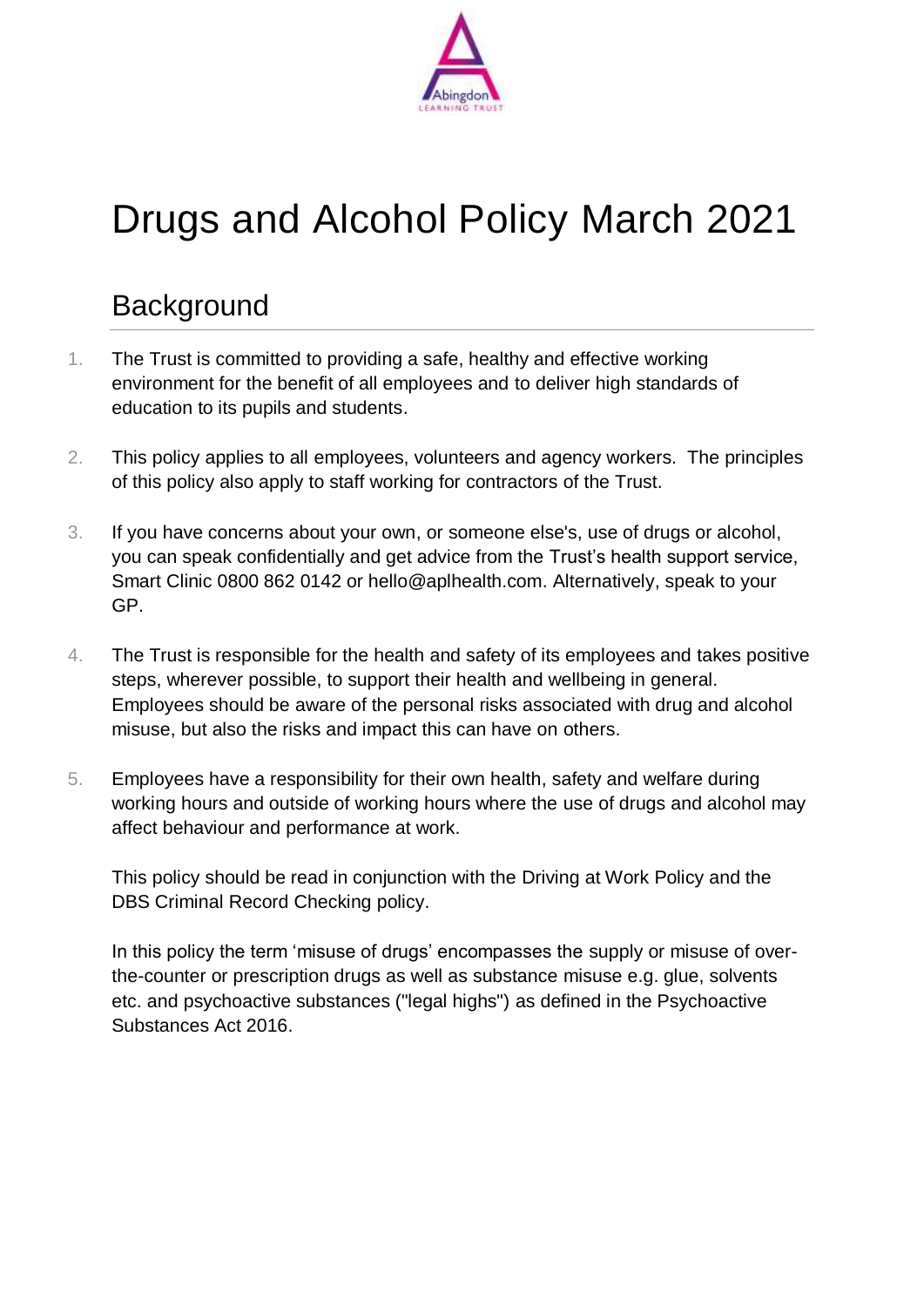# **Policy**

- 6. The taking of illegal drugs is a criminal activity and will be treated as such by the Trust. The taking of psychoactive substances is not a criminal activity; however the use of these substances is not tolerated.
- 7. The use of alcohol or drugs, whether prescribed or not, must not adversely impact on safety or the workplace, driving or work performance, compromise service provision or bring the Trust into disrepute.
- 8. The consumption of alcohol while on duty or on Trust premises is prohibited, with the exception of officially sanctioned work events where alcohol is provided. However, at such events, Trust employees are expected to comply with the standards of behaviour set out in this policy.
- 9. Consumption of alcohol during lunch/break periods and immediately prior to commencing work is discouraged. Employees are not permitted to consume any alcohol within a public house, social club, restaurant or similar establishment while wearing their uniform / work badge, or be otherwise identifiable as a Trust employee.
- 10. The Trust will take immediate action where employees are suspected or found to be involved in illegal activities relating to the use or supply of drugs at work. This would include contacting the Police and taking action under the Trust's Disciplinary and Capability Policy.

## Use of drugs and alcohol outside of work

- 11. If the use of drugs or alcohol outside of work is found to be affecting an employee's attendance or performance at work then disciplinary action may be taken.
- 12. If an employee is subject to criminal investigation or proceedings in relation to the use or supply of illegal substances outside of work, the implications of this on their employment will be considered, and this may result in disciplinary action.

#### Common signs of drug or alcohol misuse

- 13. Indicators of inappropriate drug and/or alcohol use may include lateness, absenteeism, poor work and output, poor appearance and unreliability, the smell of alcohol, bad relations with colleagues, impaired speech, concentration, co– ordination, memory or judgement, and accidents.
- 14. Where managers suspect staff to be under the influence of drugs or alcohol they are required to speak to the member of staff promptly and discuss their concerns.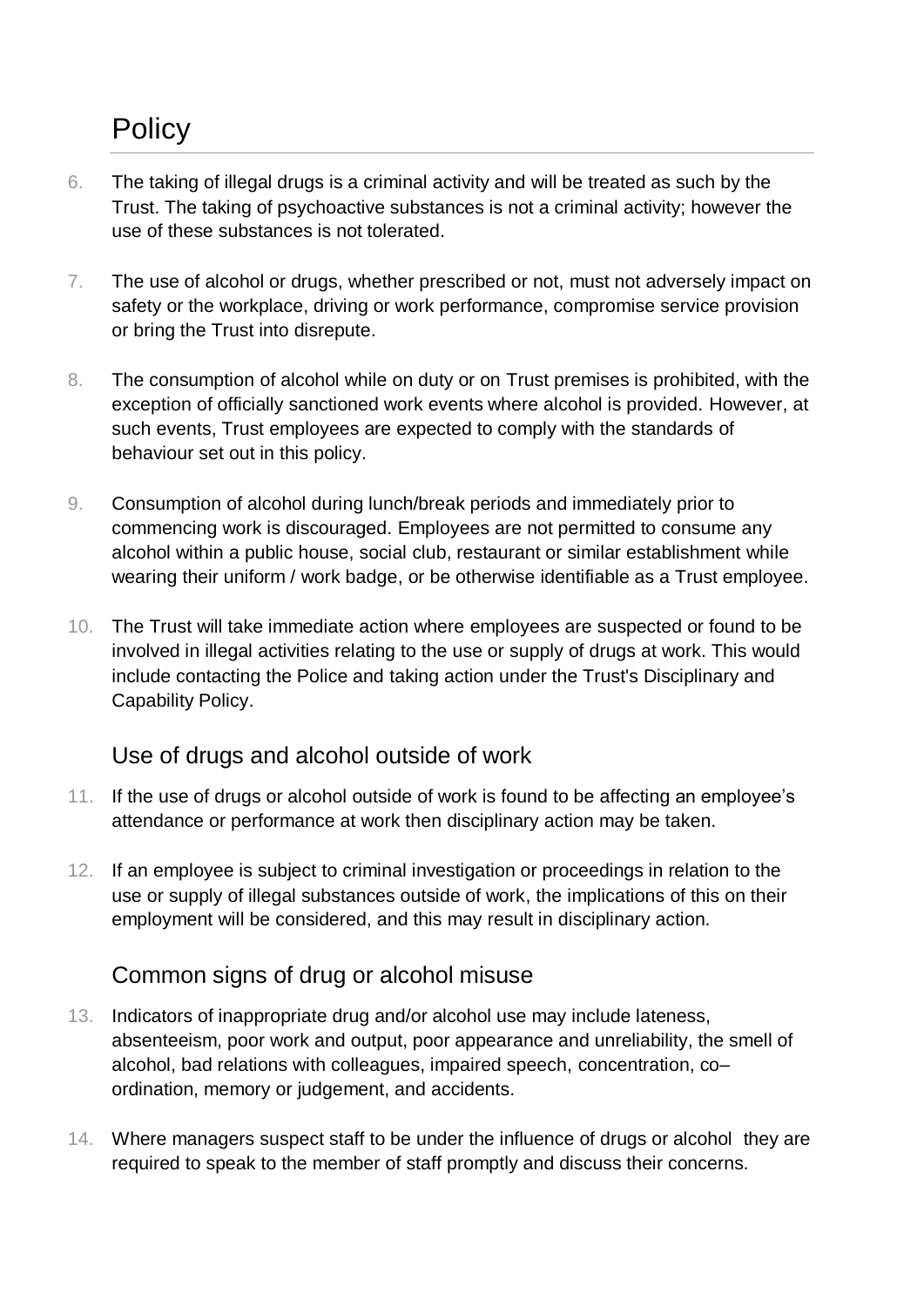- 15. Any employee unable to perform their duties as a result of alcohol or drug consumption, will be required to leave work at once. It may be necessary to provide someone to accompany an employee in extreme cases. Investigations will be undertaken to consider whether disciplinary action is necessary. While investigations are carried out the employee may be assigned to alternative work or suspended from duties.
- 16. If the consumption of drugs or alcohol results in misconduct or incompetence, formal action may be taken.
- 17. Employees in safety critical jobs such as drivers, those working with vulnerable people, children or machinery, found to be under the influence of drugs or alcohol, will be liable for formal action that may result in dismissal.

#### Management of drug or alcohol problems

- 18. Where employees are found to have problems related to drug and/or alcohol misuse, this will initially be treated as a health matter and normal benefits under sick pay provision will apply. In addition, and as far as is reasonably practicable, time off with pay will be given to support the employee to access specialist services and attend any appointments. Proof of appointments may be requested by the manager.
- 19. The Trust will take reasonable steps to support employees to access specialist services. This could include, with the employee's consent, making a referral to specialist services on their behalf. A risk assessment will be carried out and adjustments may be made to the employee's duties e.g. no driving. The responsibility for accepting treatment will remain with the individual employee.
- 20. Where this policy is not adhered to, or where employees are reluctant or refuse to accept appropriate support, or where a particular incident of misconduct occurs, use of the Disciplinary & Capability Procedure will be considered.
- 21. The Trust would not normally take action affecting an employee's job for reasons of alcohol and/or drug abuse providing s/he is receiving treatment, and there is a sustained, gradual return to satisfactory work performance within a reasonable time period, and provided that this does not constitute a breach of the law.
- 22. Where retention of an employee's job during treatment would constitute such a breach, the Trust will make every effort to find a suitable alternative redeployment.
- 23. The Trust will consult the employee and ask the Occupational Health Service for advice concerning the time period which should be allowed for a return to satisfactory work performance. The Occupational Health Service will regularly review the progress of employees during and after treatment.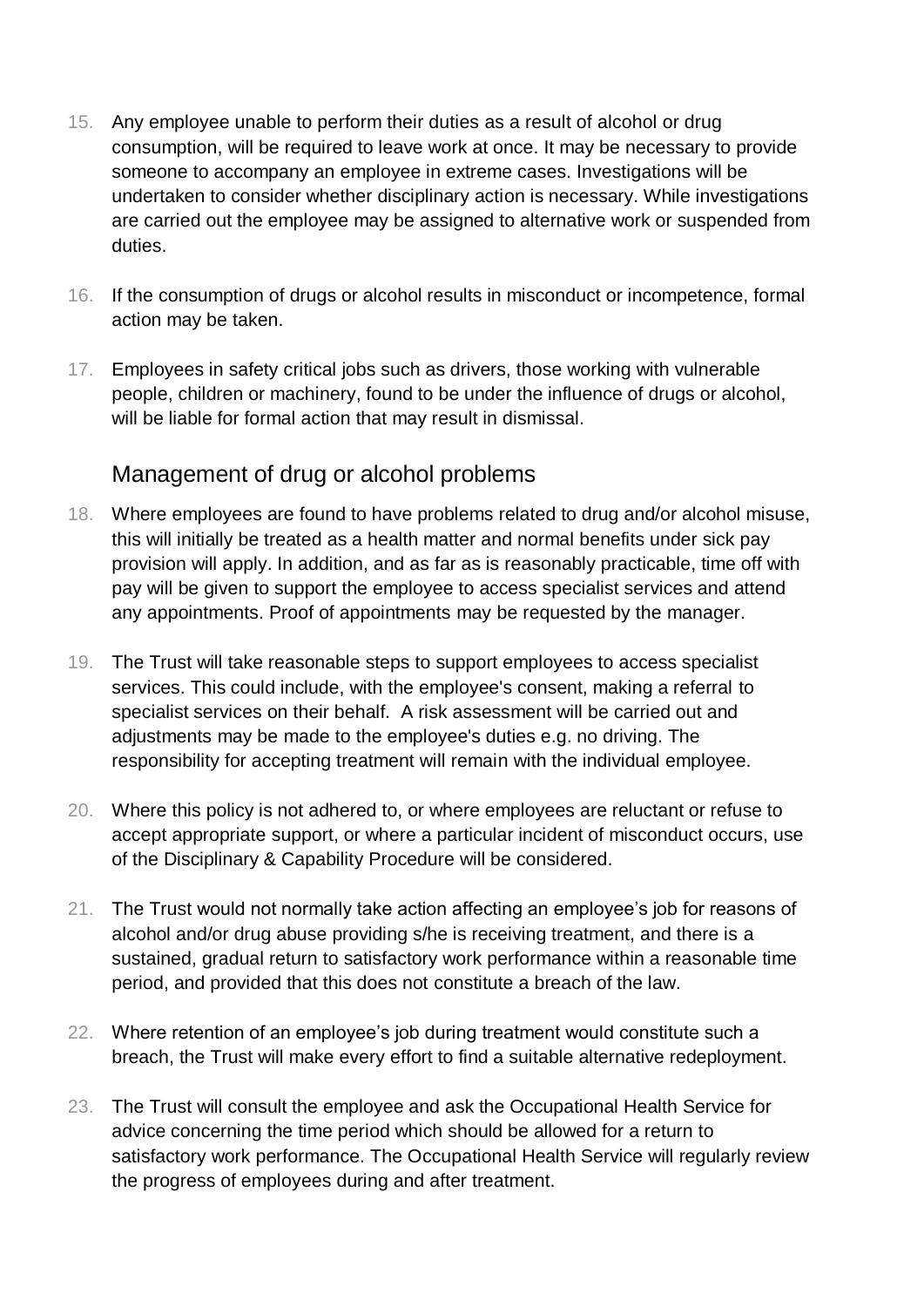24. The employee will continue to be responsible for his/her work record. If there is no improvement in work performance within a reasonable time period, the normal Disciplinary & Capability procedures will be followed.

#### Managers' responsibilities

- 25. Managers are responsible for:
	- ensuring all staff are aware of this policy, their responsibilities and the risks of alcohol and drug misuse.
	- setting good standards of behaviour.
	- ensuring alcohol is not consumed at work; unless officially sanctioned at a work event.
	- **recognising the signs of drug or alcohol misuse.**
	- taking action promptly if they consider that an employee's behaviour or performance at work is affected by the consumption of alcohol or drugs. This may include requiring an employee to refrain from work.
	- ensuring matters are dealt with sensitively and with confidentiality.
	- seeking advice from the HR provider.
	- advising staff of the sources of help available.

## Employee's responsibilities

- 26. Employees are responsible for:
	- familiarising themselves with this policy and complying with the standards expected.
	- **naintaining professional conduct at all times.**
	- avoiding the consumption of alcohol in public places while in work uniform or otherwise identifiable as a Trust employee.
	- ensuring their consumption of alcohol outside of work time does not affect their behaviour or performance at work.
	- speaking to a manager immediately, if they suspect a colleague's work is being affected by their use of drugs or alcohol.
	- seeking support and help for drug or alcohol misuse, particularly where this may be affecting behaviour or work performance.
	- being aware that some drugs, including prescribed medications, can remain in the system for lengthy periods and can impact on driving, work performance and behaviour. Employees should seek medical advice from their GP and should let their manager know immediately if their performance at work is likely to be affected. The manager may wish to seek advice from the Trust's Occupational Health service.